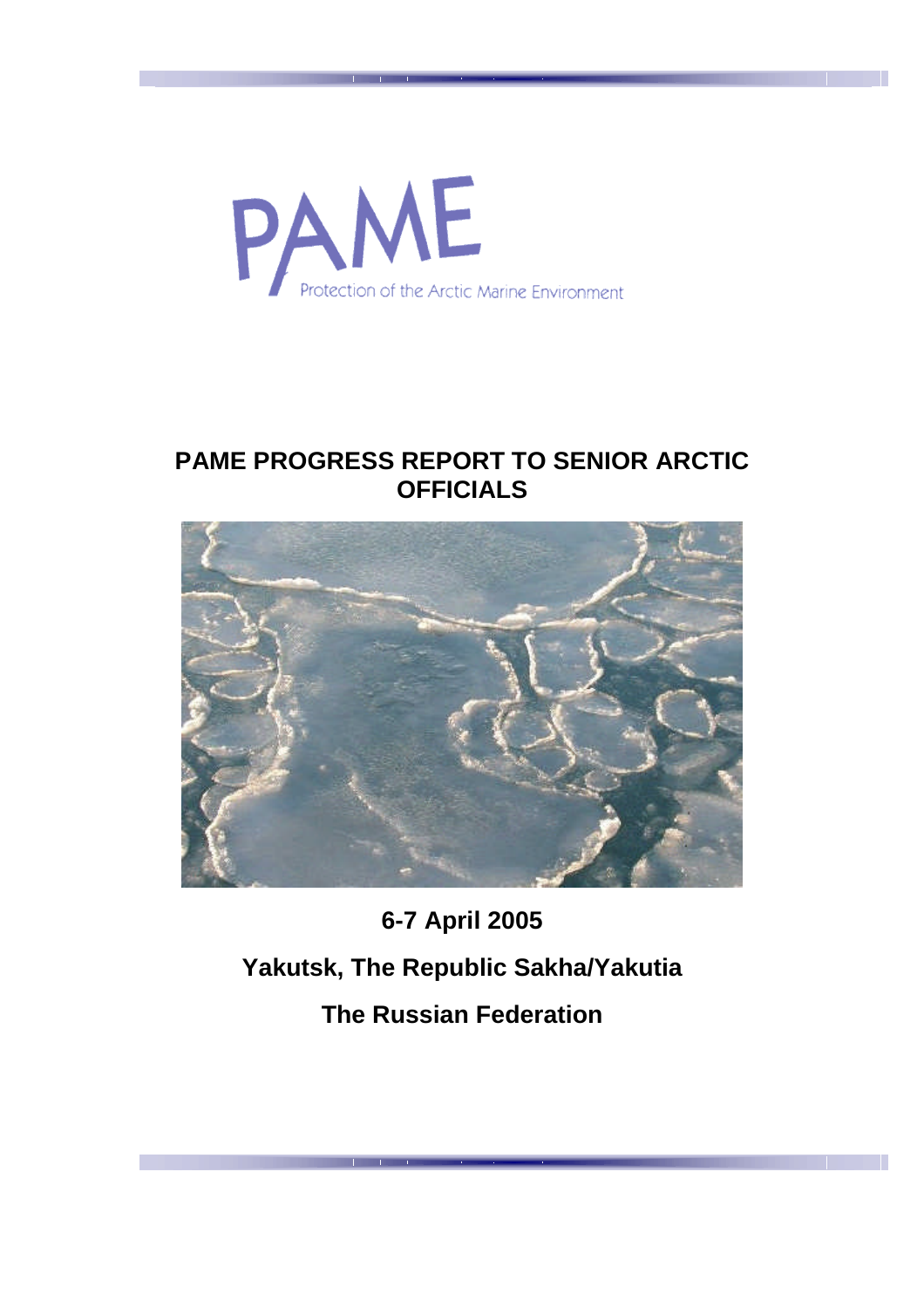### **1.** *MANDATE FROM REYKJAVIK MINISTERIAL MEETING*

- Endorse the Arctic Marine Strategic Plan (AMSP) and encourage its implementation through the working groups and other mechanisms and cooperation with regional and global bodies.
- Endorse with appreciation the Arctic Waters Oil Transfer Guidelines and encourage Member Sates and others to disseminate them widely.
- Request PAME to conduct a comprehensive Arctic marine shipping assessment as outlined in the AMSP under the guidance of Canada, Finland and the United States a lead countries and in collaboration with the EPPR working group and other working groups of the Arctic Council and Permanent Participants as relevant.
- Note that an ecosystem-based management approach underlies the AMSP and call upon Member States, Arctic Council working groups and relevant regional and international bodies to further application of this approach to the Arctic marine environment.
- Encourage PAME, through Norway as lead-country, to assess and evaluate existing measures for port reception facilities for ship-generated waste and cargo residues and develop harmonized guidelines for consideration by States.
- Support the continued implementation of the Regional Programme of Action for the Protection of the Arctic Marine Environment form Land-based Activities (RPA) and note the ongoing efforts of the Russian Federation and other Arctic States to implement their respective National Programmes of Action for the Protection of the Arctic Marine Environment.

### **2.** *DEVELOPMENTS SINCE REYKJAVIK, NOVEMBER 2004*

PAME held its working group meeting in Copenhagen, Denmark 22-23 February 2005. PAMEs activities follow the 2004-2006 Work Plan and particular focus was placed on the issues highlighted in the Reykjavik Declaration i.e. the port reception facilities assessment, the Arctic marine shipping assessment and the application of ecosystem approach as presented below.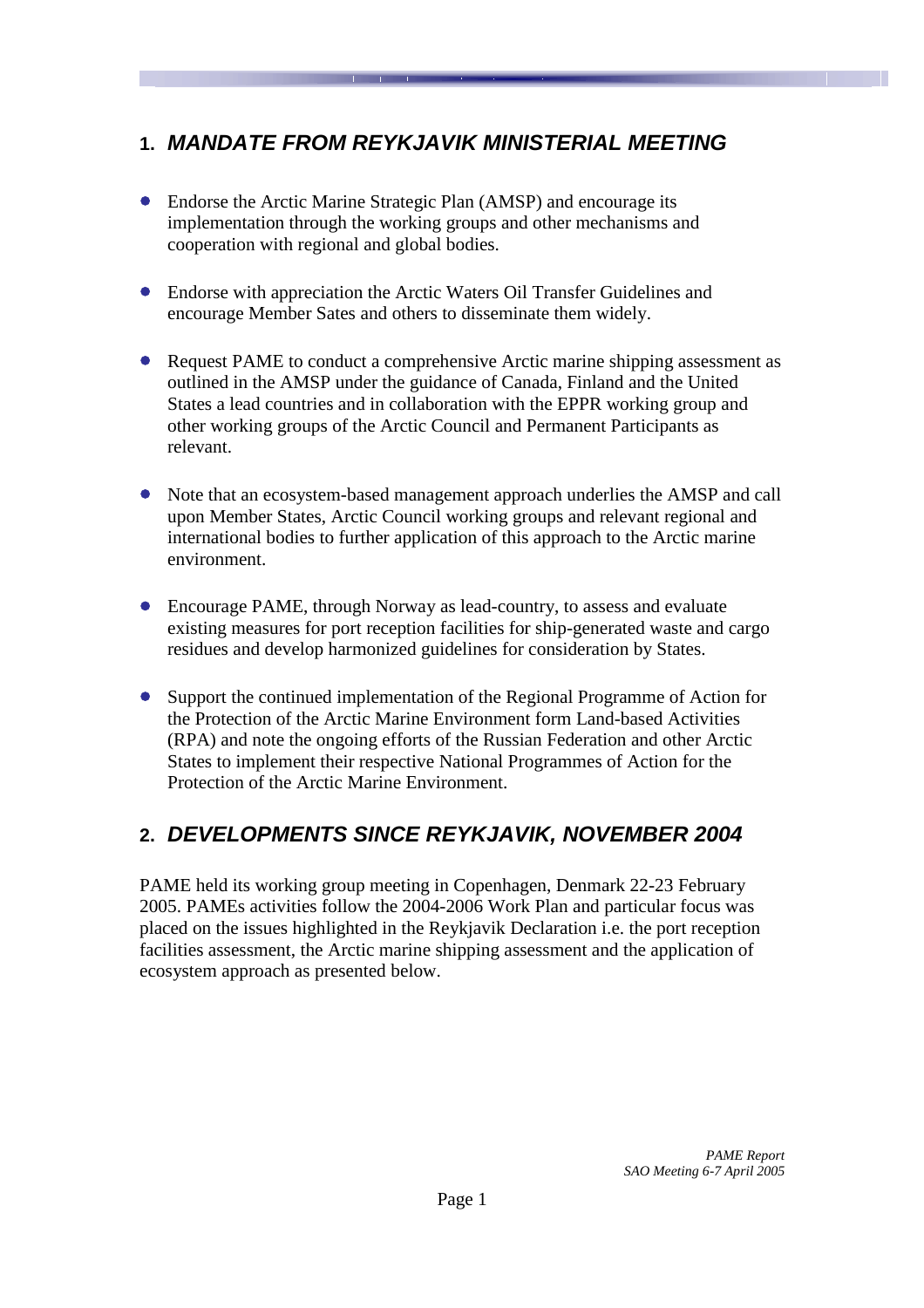#### *Arctic Marine Shipping Assessment*

- Preparations of the Arctic marine shipping assessment are underway by the leads (Canada/Finland/USA) and the first outline of the framework for this work was discussed and a number of selected background resources identified.
- The scope of this assessment will be comprehensive and integrated in nature and a broad involvement of the circumpolar and maritime communities, within and outside the Arctic Council, need to be ensured. The rational for conducting this assessment are mainly based on the ACIA findings (Key Finding #6 in the ACIA Overview Report) and the potential opportunities and risks associated with increased economic, technical and social developments.
- The lead countries will develop a detailed outline of the assessment, form a steering committee, and initially request from the Member States official information on current Arctic marine traffic in their respective regions.
- An early communications strategy will be developed and a potential international conference or workshop will be planned for 2006.

#### *Ecosystem Approach*

- USA as the lead on ecosystem approach presented the Large Marine Ecosystem to Assessment and Management and the partnering with UNEP Regional Seas. UNEP and NOAA have recently extended their partnership to include the promotion of GEF-LME projects as assessment and management units for UNEP's Regional Seas Program. At present, 121 countries are either planning or implementing GEF-LME ecosystem-based projects that are relevant to the Regional Seas Program.
- A background on the concept of an ecosystem approach by EU (Marine Strategy/eco-regions), EEA, Norway, Denmark and USA was presented and discussed at the last PAME meeting
- It was noted that opportunity to extending the GEF-LME project network to the Arctic was good and PAME discussed the possibility of developing and implementing a GEF supported LME assessment and management projects for the West Bering Sea and the Barents Sea. A dialogue on this issue is expected to continue among the interested parties including the USA and Russian Federation.
- The first steps in forwarding the ecosystem approach include:
	- o Establishment of a steering committee with 10-12 representatives.
	- *PAME Report SAO Meeting 6-7 April 2005* o Convening of a special meeting of PAME ecosystem assessment, management and policy experts in late spring or early summer to explore: LMEs within the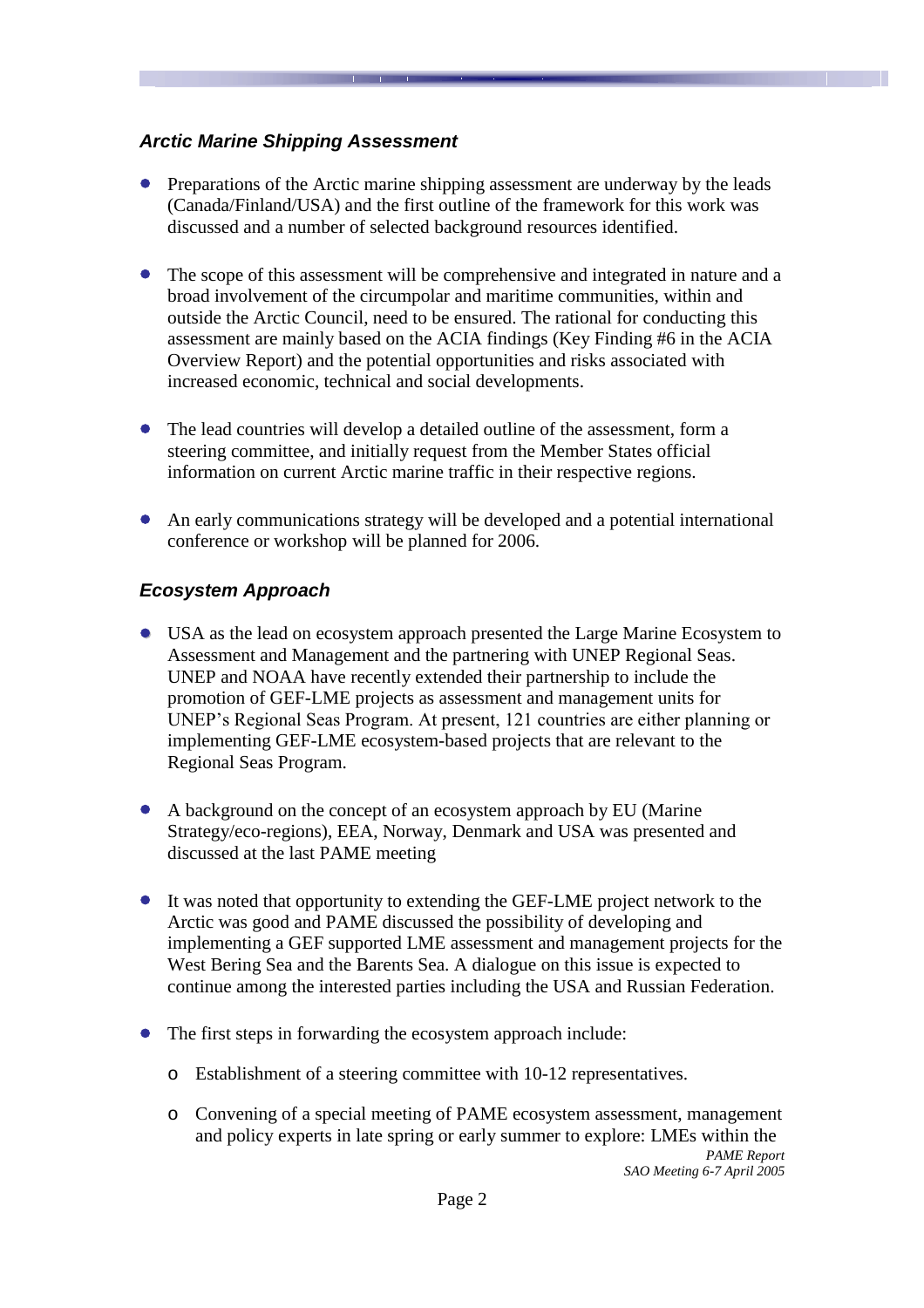Arctic and nested ecosystems at other scales, other pertinent assessment strategies for assessing and improving ecosystem conditions ecosystem-based management approaches and opportunities for pilot studies.

o Support the scheduling, with a PAME Steering Committee, a Symposium on the "Assessment and Management of Arctic Large Marine Ecosystems During Climate Change," to be held during the 2006 Annual Meeting of the American Association for the Advancement of Science (AAAS)

### *Port Reception Facilities*

- Preparations of the assessment of existing measures for port reception facilities for ship-generated waste and cargo residues with Norway as the lead country have been initiated.
- A correspondence group (email group) is in the process of being established and the lead country will shortly provide a timeframe of critical steps/milestones for approval by a written procedure to PAME.
- The importance of good and accessible information systems on existing port facilities was noted at the last PAME meeting and the lead country was asked to consider the "lessons learned" from e.g. the Baltic Sea Area.

#### *Other PAME-Activities*

#### **Regional Programme of Action**

- Canada as the lead-country in advancing the implementation of the Regional Programme of Action for the Protection of the Arctic Marine Environment from Land-based Activities (RPA) has proposed a way forward with the updating of the RPA over the next 2 years. This update will not constitute a new RPA but rather be presented as a separate report/document.
- The RPA was developed from 1996-1997 and adopted by Arctic Ministers in 1998. Since then, considerable new information has become available that will be considered for the report on an updated RPA.

#### **AMSP Communication Plan**

- Canada and Iceland as the leads on the Arctic Marine Strategic Plan (AMSP), have prepared a proposed way forward in developing the AMSP Communication Plan.
- 1<sup>st</sup>draft of the AMSP Communication Plan will be prepared and distribution for comments prior to the next PAME meeting.